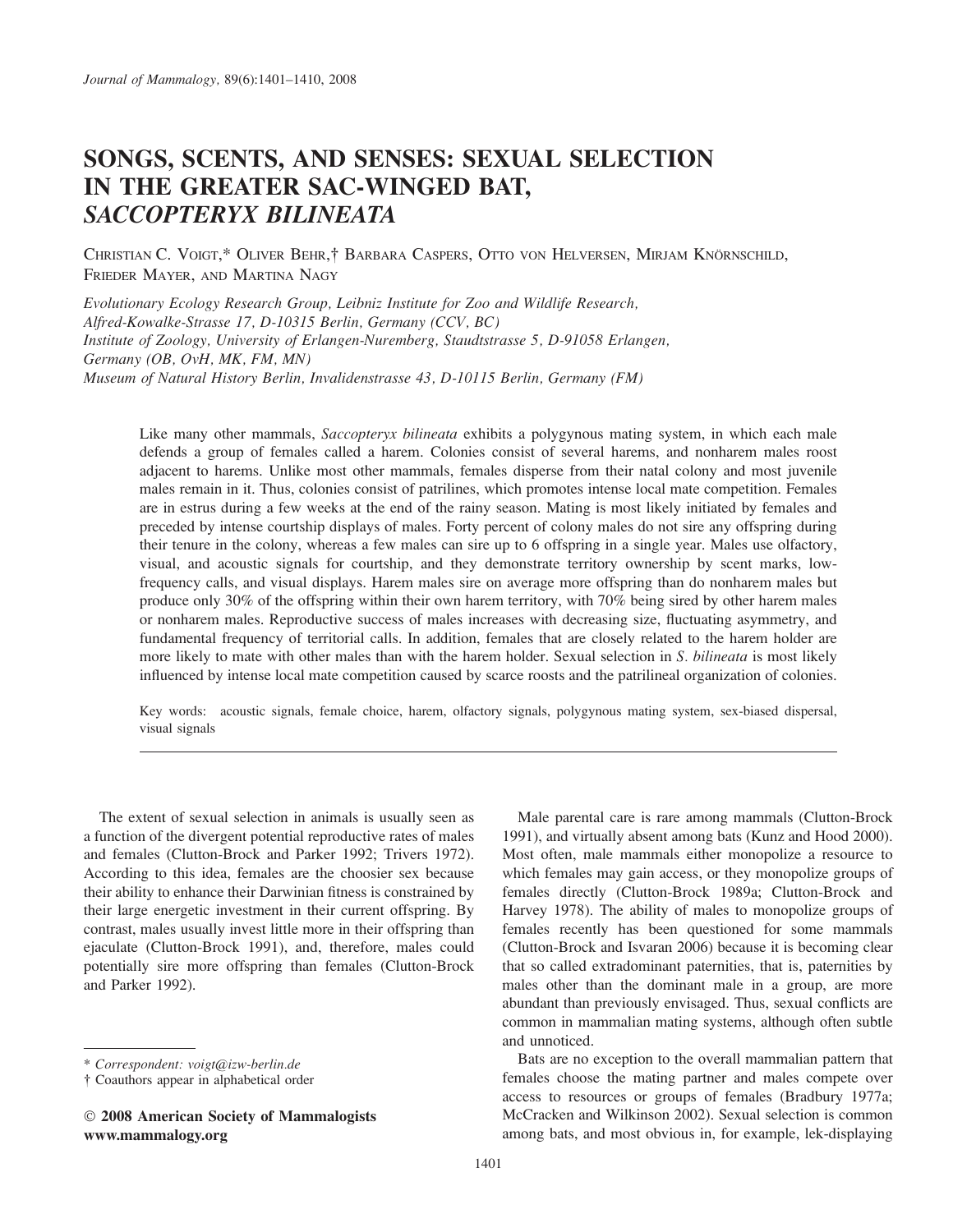species such as Hypsignathus monstrosus, which exhibits strong sexual dimorphism in head morphology and vocalizations, among other traits (Bradbury 1977b). Emballonurid species have been one of the 1st groups of bats that were intensively studied with respect to their social organization (Bradbury and Emmons 1974; Bradbury and Vehrencamp 1976, 1977). The studies of Bradbury and coworkers have stimulated more than 20 papers about the social life of Saccopteryx bilineata, making it one of the best-studied mating systems within the order Chiroptera. The goal of this paper is to review our current knowledge about the sexually selected traits and the underlying mechanisms of sexual selection in the mating system of S. bilineata. First, we provide an overview about the taxonomy, geographic distribution, and major morphological traits of S. bilineata. Then we summarize the major aspects of the species' biology, that is, roosting behavior and reproductive biology, and discuss how social and dispersal behavior may set the framework for sexual selection. We summarize the findings with respect to sexually selected traits of males, such as male morphology and male acoustic, visual, and olfactory signals, and end with an outlook about where to go next in the study of sexual selection in S. bilineata.

Greater sac-winged bats (S. bilineata) belong to the family of sheath-tailed bats (Emballonuridae). Emballonuridae occur both in the Old and New World, but exhibit their highest species richness in circumtropical regions (Voigt 2003). The genus Saccopteryx includes 5 species (Lim et al. 2008; Muñoz and Cuartas 2001). The closest relative of S. bilineata is S. leptura (Lim et al. 2008). S. bilineata has a geographical distribution range from southern Brazil to southern Mexico, and it usually inhabits forested lowland regions (Voigt 2003). S. bilineata is an aerial hawking insectivorous bat that emits echolocation calls at 45 and 47 kHz while hunting for small insects at night (Barclay 1983; Jung et al. 2007).

Individuals of S. bilineata from Central American populations weigh between 7 and 9 g. In general, males are smaller than females by approximately 15% (Voigt et al. 2005b). The morphological structure from which the genus name was derived is a pouch (sac, from Latin saccus) in the antebrachium or propatagium (wing, from Greek pteron—Scully et al. 2000; Starck 1958). The species name bilineata refers to 2 wavy white lines that reach from the shoulders dorsally to the edge of the uropatagium. S. bilineata also has been called the greater whitelined bat because of these white lines, but we will continue to use the common name greater sac-winged bat because other emballonurid bats such as Rhynchonycteris naso, and nonemballonurid bats, such as the phyllostomid genera Uroderma, Chiroderma, and others, also have 1 or 2 dorsal lines.

# ROOSTING, REPRODUCTIVE, AND SOCIAL BEHAVIOUR

Roosting behavior.—Saccopteryx bilineata roosts in cavities formed by buttress roots of large rain-forest trees and in the welllit parts of hollowed trees, as well as in the interior or exterior of buildings (Bradbury and Emmons 1974; Tannenbaum 1975; Fig. 1). Contrary to most other bat species, S. bilineata clings to



FIG. 1.—Harem of Saccopteryx bilineata consisting of 1 male and 4 females at the well-lit basal portion of a large tree (Costa Rica, June 2007, photo courtesy of M. Knörnschild).

vertical rather than to horizontal surfaces and individuals maintain a minimum distance of 5–8 cm from each other, a distance that is rigorously maintained by agonistic behaviors (Bradbury and Emmons 1974). Some colonies have persisted for more than a decade (e.g., 15 years—Bradbury and Emmons 1974; Voigt et al. 2006). The traditional use of particular sites seems to be related to the specific roosting preferences of these bats and the overall rarity of large trees (Bradbury and Emmons 1974).

Reproductive biology of males and females.—In Central America, copulations have been observed in colonies of S. bilineata at the end of the rainy season during late November or December (Tannenbaum 1975; Voigt and Schwarzenberger 2008); sometimes even in January (Tannenbaum 1975). Females come into estrus for 1 or 2 days as shown by measurements of estrogen and 20-oxo-pregnane metabolites in fecal samples collected daily during the mating season (Voigt and Schwarzenberger 2008). Behavioral estrus seems to occur at the same time as physiological estrus, because copulations were only observed in females with high fecal estrogen metabolite levels. Most estrous events were detected during times of heavy precipitation coinciding with a drop in ambient temperature, which suggests that external factors may tune the timing of estrus (Voigt and Schwarzenberger 2008). But synchronization of physiological estrus also could be a tactic used by females to reduce sexual harassment or to undermine male surveillance. Tannenbaum (1975) recorded embryos in female S. bilineata during January and February, and, therefore, it is unlikely that sperm is stored or implantation delayed. After, on average,  $169 \pm 2$  days (mean  $\pm$  *SE*) of pregnancy, females of *S. bilineata* give birth to a single young each year (Bradbury and Emmons 1974; Voigt and Schwarzenberger 2008).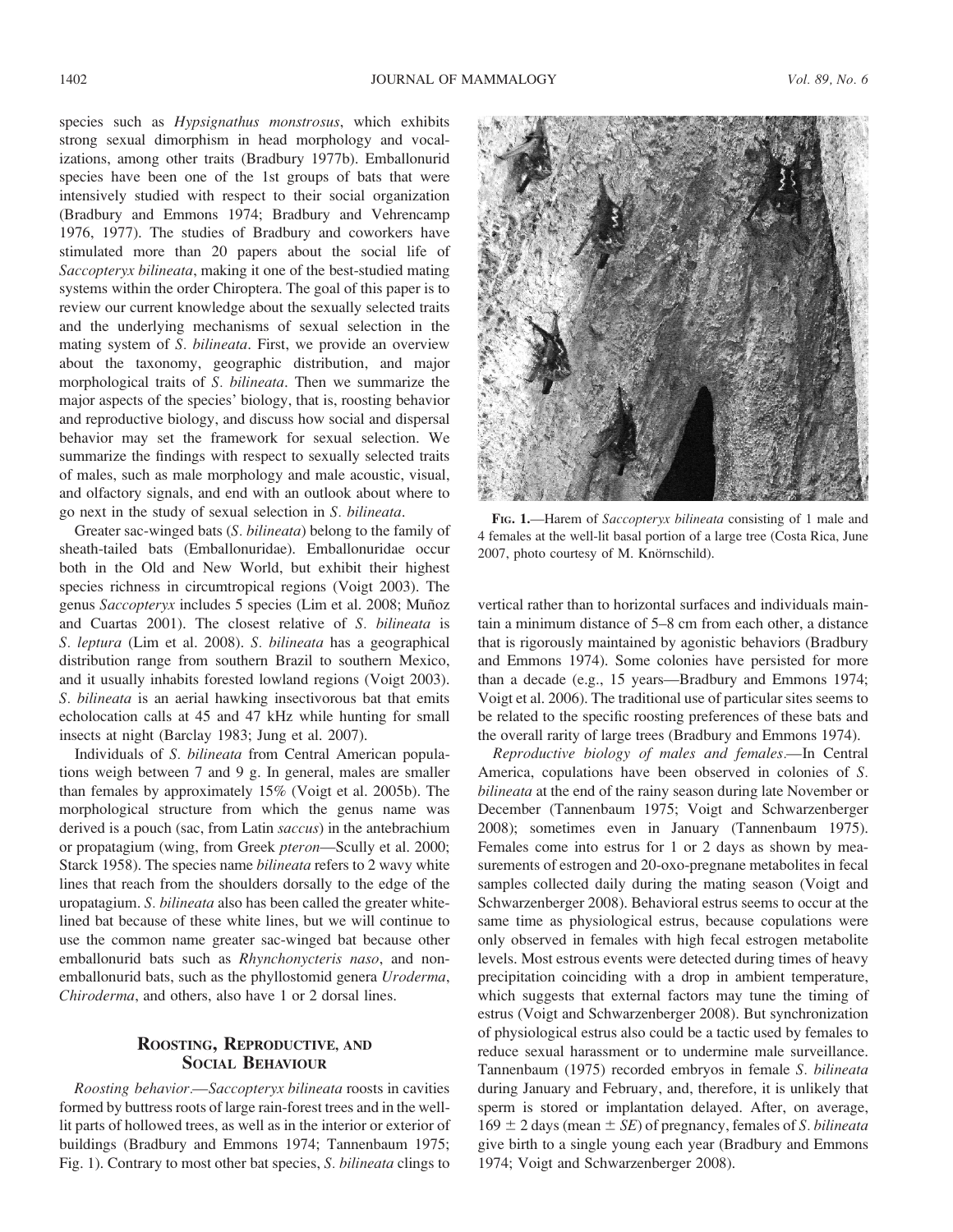

FIG. 2.—Two of 12 patrilines for Saccopteryx bilineata, inferred from paternity analysis and significant pedigree relationship tests in a colony. Each column depicts an individual male and each cell of the column a year for which paternities were determined (from 1996 until  $2001$ ) or reconstructed (before 1996). Symbols: star = year of birth; gray cells  $=$  years of presence in the colony; white squares  $=$  years of presence outside the colony; open circle  $=$  male from outside the colony; solid line = relatedness of 0.5; dashed line = relatedness of 0.25 (modified after Nagy et al. 2007). In some years, grandfathers, fathers, sons, brothers, and cousins compete for colony females at the same time, suggesting a high level of local mate competition.

Testes of male S. bilineata are noticeable only before and during the mating season. One of us (CCV) observed that testes mass of male S. bilineata peaks at 0.5% of body mass shortly before the mating season, which is less than in similarly sized vespertilionid bats. Given the small testes of males and the lack of sperm storage in the female reproductive tract, we consider sperm competition not to be relevant in the mating system of S. bilineata. As the mating season progresses, testes decrease in size until they are not apparent by external manipulation (Voigt et al. 2007). Although harem males perform courtship hovering displays and territorial behaviors more frequently during than after the mating season (Voigt et al. 2007), both activities are exhibited throughout the entire year (Voigt 2003). Contrary to our expectation, courtship activity by harem males was not related to fecal testosterone metabolite levels, which should parallel seasonal testes mass changes (Voigt et al. 2007).

Social organization.—Colonies of S. bilineata consist of single-male–multiple-female groups, which are stable yearround. In the remainder of the text, we will refer to these groups as harems for simplicity. Harem males each defend a territory of  $1-2$  m<sup>2</sup>, in which, on average, 2 or 3 females roost, entailing a harem-polygynous social system. Colonies can comprise up to 60 adult individuals distributed in 1–12 such harems. Adult nonharem males that roost adjacent to harem territories also are present in the colony (Bradbury and Emmons 1974; Voigt and Streich 2003). The term nonharem male is synonymous with satellite male. Additionally, some male offspring up to the age of 6–8 months roost close to their mothers within the boundaries of their natal harem territory (cryptic males, sensu Tannenbaum [1975]). Such cryptic males are usually ignored by the harem holder. Cryptic males do not court females, but will occupy vacant harems when the respective harem male disappears or is temporarily removed (Tannenbaum 1975; Voigt and Streich 2003).

Harem groups have been categorized as stable in their male attendance, but less stable in their composition of females, at least when adjacent harems were present. During the mating season, harem and cryptic males were almost always encountered at their harem territory (98% presence probability for harem males and 85% for cryptic males—Voigt et al. 2007). Females were similarly loyal to their roosting territory (91% presence probability at a given day during the mating season—Voigt and Schwarzenberger 2008). Males or females of S. bilineata almost never switched between neighboring colonies (Bradbury and Emmons 1974). This is also emphasized by the fact that female tenure in a colony is long. During a 6-year census study, females remained on average for  $2.7 \pm 1$ 2.0 years (mean  $\pm$  1 SD; range 0.05–7.6 years,  $n = 66$ ) in the colony, whereas harem males held tenure for on average  $3.2 \pm$ 2.4 years (range 0.2–9.2 years,  $n = 30$ —Nagy et al. 2007).

Dispersal.—Unlike the majority of species of mammals, in which dispersal is predominantly undertaken by males (Greenwood 1980), S. bilineata exhibits female-biased dispersal. In a population in Panama, Tannenbaum (1975) observed that 84% of young females dispersed from the study area or died within the 1st year, whereas 63% of young males remained at least for 1 year in the natal colony. Intercolony genetic heterogeneity was higher among males than among females in Trinidad populations, indicating that males of a colony are more related to each other than are females (McCracken 1984). The majority of males (40 of 52 males; 78% of all recorded males) roosting over a 6-year period in a colony belonged to only 4 patrilines, indicating a patrilocal organization of colonies (Fig. 2). Consequently, closely related males compete for harem territories and access to females, which results in intense local mate competition (Nagy et al. 2007).

The sex-specific dispersal patterns of birds and mammals are assumed to have resulted from an interaction between inbreeding and kin competition avoidance as well as from cooperation among kin (Lawson Handley and Perrin 2007). In S. *bilineata* as well as in some other polygynous mammals, avoidance of father–daughter inbreeding is assumed to be an ultimate explanation for female dispersal (see also Dechmann et al. 2007). Female mammals commonly transfer to breed in other groups, when the average residence of males or of male kin-groups exceeds the average age of females at 1st conception (Clutton-Brock 1989b). Females of S. bilineata breed 1st at an age of 6 months and male tenure averaged  $2.7 \pm$ 2.1 years (range 0.1–9.2 years—Nagy et al. 2007). Harem succession follows a queuing pattern, because the longest tenured male will occupy the next vacant harem territory (Voigt and Streich 2003). Males need to enter a queue and consequently establish site dominance as early as possible, because familiarity with the natal colony facilitates acquisition of harem territory. Thus, the observation of queuing nonharem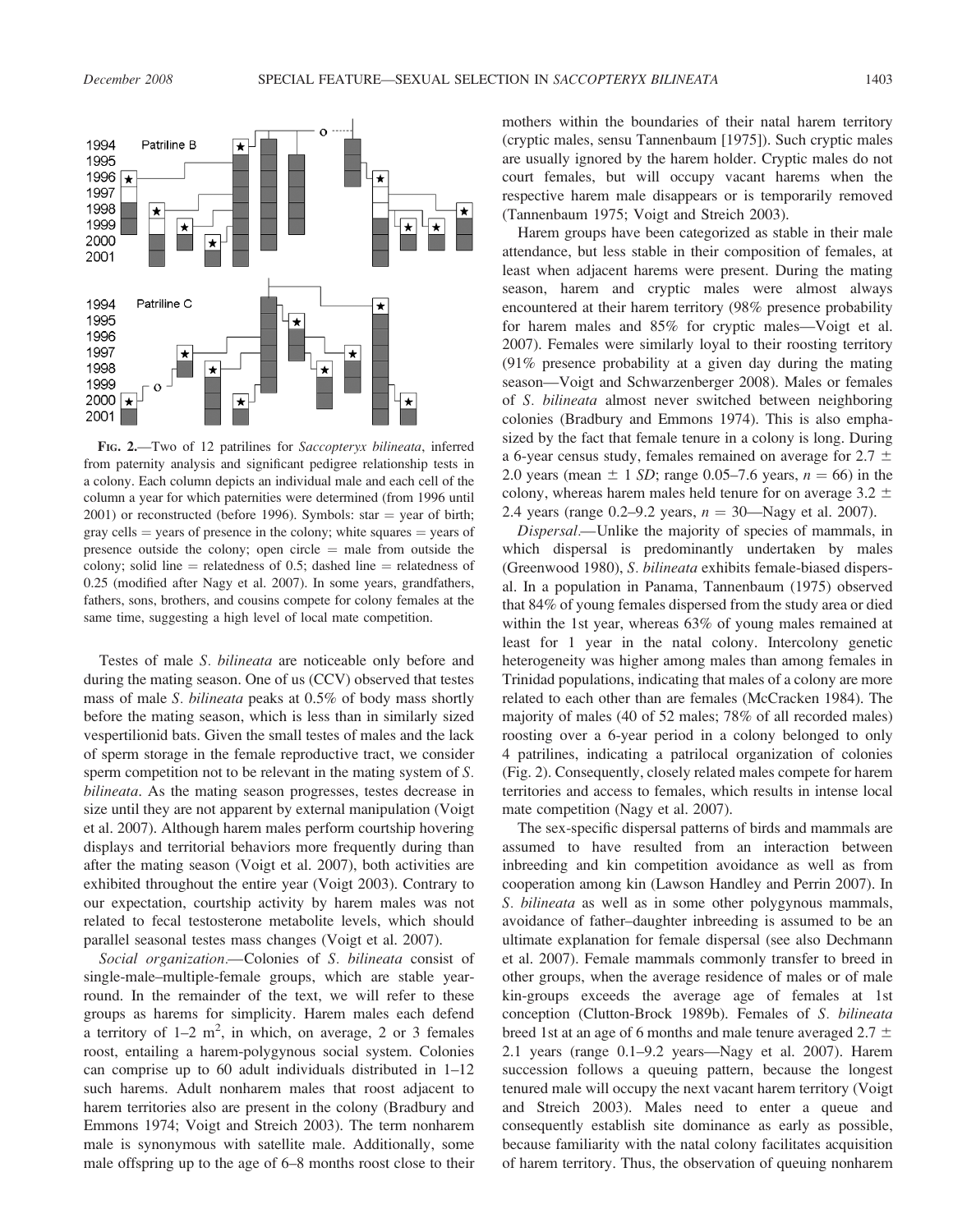males is in line with the genetic data indicating male philopatry. Females of S. bilineata also may influence the probability of their male offspring to establish a harem territory in the colony by allowing their sons to roost cryptically close to them. Consequently, mothers might enhance the likelihood of cryptic males acquiring a nearby vacant harem territory at a young age. However, in the study conducted by Nagy and coworkers (2007), 17 (77%) of 22 males became resident without prior cryptic status, which makes it unlikely that only cryptic roosting enhances the likelihood of harem acquisition. The same study showed that immigration of males was rare, because  $\leq$  2 of 29 males that became resident in the colony over a 6-year period were not born to colony females. Low levels of immigration might indicate that dispersing males have little prospect of settling and reproducing in another colony. The scarcity of suitable roosts also may make the establishment of new colonies difficult. Therefore, resident males also may play an active role in the settlement of new males, by directing their aggression predominantly against unfamiliar or unrelated males. Thus, the indirect fitness benefits gained by tolerating reproduction of male kin in the colony might overcome the costs arising by local mate competition. However, cooperation among related males has not been observed in colonies of S. *bilineata* and given that males may increase their fitness more efficiently by siring offspring (direct fitness gain) than by helping related males (indirect fitness gain), we consider male cooperation to be unlikely in the social system of S. bilineata.

Potential for mate surveillance by males.—In larger colonies, females may switch harem territories during the daytime. Usually, harem males follow these females, but mostly fail to gain control over the movements of females within the colony. A previous study proposed that females of a given harem use neighboring foraging areas at night, which altogether are defended by the respective harem male. This pattern was considered responsible for the year-round harem association of females with males in daytime roosts (Bradbury and Vehrencamp 1976). However, with home-range areas of males overlapping by approximately 60% with those of females of their own harem and the employment of different night roosts by males and females of the same harem territory, it is likely that the haremlike spatial distribution of colony members in the daytime roosts is not maintained at night (Hoffmann et al. 2007). Thus, males are mostly unaware of the whereabouts of their females when foraging at night.

Extraharem paternities.—Extradominant paternities (sensu Clutton-Brock and Isvaran 2006) are common in the mating system of S. bilineata. In S. bilineata, extradominant paternities have been referred to as extraharem paternities, and the offspring sired by other than the dominant male as extraharem young (Heckel et al. 1999). A genetic study of paternity patterns based on all colony males and all colony offspring revealed that harem males sired, on average, more offspring than did nonharem males (Heckel and von Helversen 2002). However, harem males sired only a minority of the offspring within their own harem territory (Heckel et al. 1999; Heckel and von Helversen 2002). A recent paternity survey of 6 juvenile cohorts (159 juveniles) yielded 56 juveniles sired by

FIG. 3.—Realized reproductive rate of Saccopteryx bilineata during a 6-year study period, measured as the number of young produced for A) males (upper graph, gray dots) and B) females (lower graph, black dots). The size of the dots reflects sample size. Dashed lines indicate 1 offspring per year. The fact that data points lie above the dashed line in case of males, but never in case of females, suggests that males have potentially a higher reproductive rate than females.

the harem holder, 45 by other harem males in the colony, 34 by nonharem males, 12 by males resident in a nearby colony, and 12 by unknown males (Voigt et al. 2005b). Despite the high frequency of extraharem young, harem males sire more offspring in larger than in smaller harems (Heckel and von Helversen 2003). Inbreeding avoidance may contribute to the high frequency of extraharem paternities in the mating system of S. bilineata. Females with an extraharem offspring were more genetically dissimilar to their extraharem mate than to their harem male (Nagy et al. 2007).

### SEXUAL SELECTION OF THE MALE PHENOTYPE

Sexual selection is influenced most importantly by the divergence of sex-specific potential reproductive rates (Clutton-Brock and Parker 1992). We quantified the reproductive rate of males and females in a colony as an estimate of the sex-specific divergence of this fitness parameter. Only 1 female failed to



 $14$ 

 $12$ 

10

(A) Males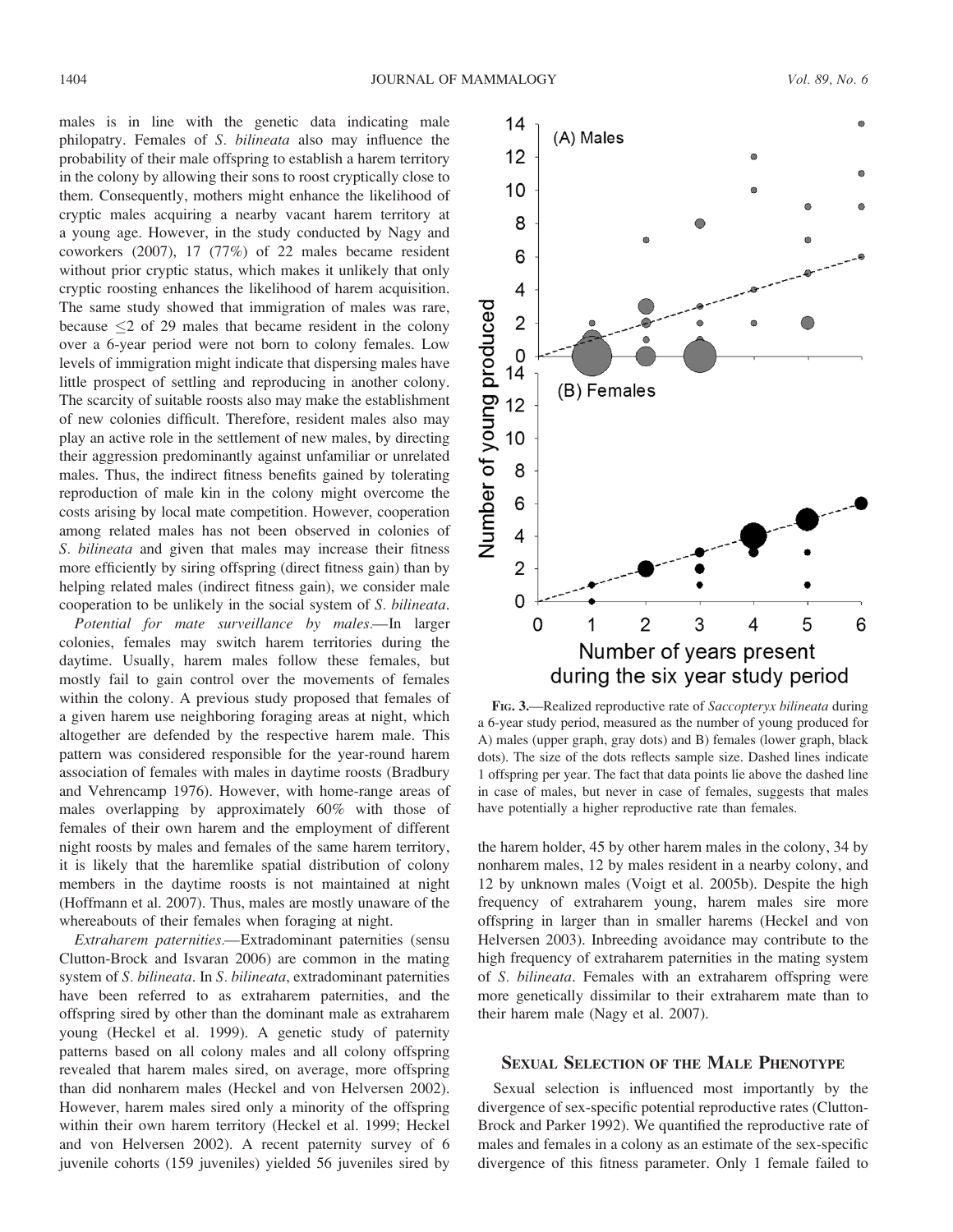

produce at least 1 offspring during a 6-year study, whereas 40% of males did not sire any offspring during the same time period (Fig. 3). However, some males were able to produce twice as many offspring as the average female (Fig. 3). In summary, females at most can produce 1 offspring per year, and, therefore, should be choosier than males. Males do not provide any paternal care, are uncertain about the paternity of the young born in their harem territory, but have the capability to produce many more offspring than females. Thus, sexual selection ought to favor male traits that truly reflect a male's quality through means of female choice, or male traits that benefit dominant males during intrasexual competition, or both.

Morphology.—In many polygynous mammals, large size of males is beneficial for surveying and defending groups of females, and large, dominant males sire, on average, more offspring than do small, subdominant males (e.g., Anderson and Fedak 1985; Clutton-Brock et al. 1980; also see review in Andersson 1994). S. bilineata is sexually dimorphic with males being smaller than females and having a wing sac in the propatagium (Starck 1958). Unlike most polygynous mammals, reproductive success of male S. bilineata increases with decreasing size and decreasing fluctuating asymmetry (Voigt et al. 2005b). The correlation between size and reproductive success may be caused by small males being better able to maneuver on the wing at lower energetic costs than large males (Voigt 2000; Voigt et al. 2005b). The correlation between asymmetry and reproductive success may be caused by the fact that symmetric males may have been better able to withstand perturbations of both ecological and genetic nature during juvenile development (Møller and Swaddle 1997). Female S. bilineata may then reject asymmetrical mates because symmetry may indicate male quality (Voigt et al. 2005b).

The 2nd obvious morphological feature of male S. bilineata is a wing sac with 1 major folding and numerous smaller foldings in each of the antebrachial wing membranes (Scully et al. 2000; Starck 1958; Fig. 4). Males store an odoriferous liquid in their wing sacs and we therefore discuss the function and use of wing sacs in the section about olfactory signals.

Visual signals.—Sexually selected visual signals are best described for mammalian species with a lek or polygynous mating system, for eaxample, in ungulates (Clutton-Brock 1982; see review in Andersson 1994). In S. bilineata, 2 types of visual signals are obvious, at least to the human observer, that

 $\leftarrow$ 

FIG. 4.—Wing sac in the propatagium of Saccopteryx bilineata for a A) adult male, showing opened wing sac; B) adult male, showing closed wing sac; C) subadult male, showing opened wing sac; and D) adult female. In males, the opening of the wing sac is formed as 2 lips, a lateral lip adjacent to the forearm and a medial lip at the thoracal side. The interior of the wing sac is whitish in adult males and brownish in subadult males. The interior of the sac is structured by a large fold of the medial lip and 8–14 small folds at each side of the sac. Arrows indicate muscle ligament that attaches to the medial lip (opener of the sac) and to the distal tip of wing sac where both lips touch (closer of the sac).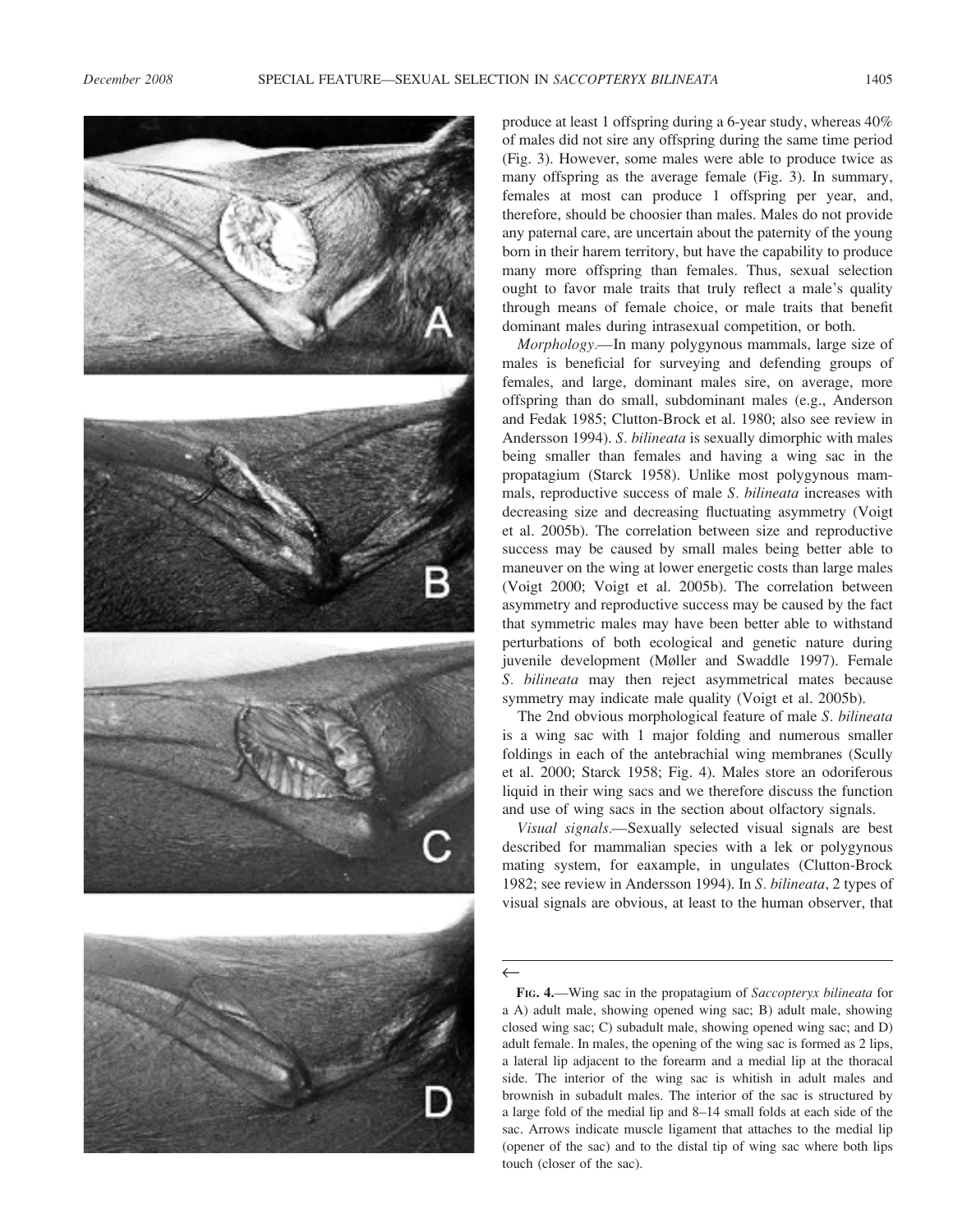is, the whitish interior of the wing sacs (Stark 1958) and the frequent hovering displays of males during the mating season (Voigt et al. 2007). The light interior of a male's wing sacs gives short flashes of white when the wing sacs snap open at short time intervals during the hovering display (Voigt and von Helversen 1999). Each time, males lose buoyancy and have to flap their wings a few times to regain their initial position in front of the female. Hovering flight is energetically costly (Voigt and Winter 1999), and it may be particularly exhausting when some wing beats are used to propel air in a vertical direction toward the female instead of providing buoyancy. Accordingly, field metabolic rates of males increase with increasing harem size, that is, with increasing frequency of hovering displays (Voigt et al. 2001). Possibly, females assess the stamina of males by observing the flashes of white when wing sacs open during hovering displays.

Acoustic signals.—In mammals, acoustic signaling in the context of sexual selection has been described in a few species such as red deer (Cervus elaphus—Clutton-Brock and Albon 1979), house mice (Mus musculus—Holy and Guo 2005), and spotted hyenas (Crocuta crocuta—East and Hofer 1991). Among bats, many species use intricate vocalizations to attract mates (e.g., Bradbury 1977b; Russ and Racey 2007; Wilkinson 2003), and S. bilineata is probably the most thoroughly studied species of bat with respect to its vocal repertoire.

Bradbury and Emmons (1974) were the 1st to describe the vocal repertoire of male and female S. bilineata in combination with the social context, mostly from populations in Trinidad (see also Tannenbaum 1975). One of the vocalizations uttered by males was termed the ''song'' and it was hypothesized that songs help males to attract or retain females in their territories (Bradbury and Emmons 1974). Davidson and Wilkinson (2002) differentiated the vocal repertoire of S. bilineata from Trinidad into 21 simple and 62 composite syllable types. An analysis of vocalizations from males revealed that the number of females roosting in territories of males was positively correlated with the duration and negatively correlated with the number and spectral frequency of a component of the most commonly recorded vocalization type, the screech–inverted-V call (Davidson and Wilkinson 2004). Males differed in peak frequency, duration, and bandwidth of this call type (Davidson and Wilkinson 2002), which might facilitate individual recognition. The screech–inverted-V call resembles the ''whistle'' described by Behr and von Helversen (2004) that is uttered during the hovering display of males and presumably forms part of the complex multimodal courtship behavior of males. Females respond with screeches to whistles of males, which suggests an antiphonal calling of the sexes.

Males of S. bilineata have a complex vocal repertoire with different, often multisyllabic vocalization types used in specific social interactions (Behr and von Helversen 2004; Fig. 5). Courtship songs are used by males during courtship, and territorial songs are used during territorial interactions among males, and therefore both are presumably under the influence of sexual selection. Males utter courtship songs only when they display toward a female; these songs are sometimes uttered over several minutes continuously, and they are complex, consisting of highly variable syllables. Multivariate analyses of the most common syllable type (''trill'') showed that males could be distinguished by their repertoires. Thus, males showed consistent differences in courtship songs that should facilitate individual recognition and could be used in female mate choice (Behr and von Helversen 2004).

Territorial songs, on the contrary, are short, rather stereotyped, not obviously directed toward certain conspecifics, and uttered in the context of male competition for harem territories (Behr et al. 2006). Males engage in territorial countersinging when reoccupying their day-roost territories in the morning and in the evening before emerging from the colony. Territorial songs are individually distinct. The reproductive success of harem territory holders is higher in individuals that utter more territorial songs per day and that produce long buzz syllables with a lower end frequency (Behr et al. 2006). Long buzzes mostly terminate songs and have a harsh quality due to a pulsation of the fundamental frequency at the syllable onset. They also have the highest sound pressure level of all syllable types in territorial songs. Territorial songs and especially long buzz syllables are likely to advertise the quality and competitive ability of harem territory holders, because highquality males can bear the supposedly high costs more easily (Behr et al. 2006). Playback experiments that one of us (OB) has performed with territorial songs as stimuli show that lowfrequency stimuli elicited a higher countersong rate and longer songs than high-frequency stimuli in the countersong response of territorial males. Thus, males of S. bilineata seem to adjust the strength of their territorial signaling response to the fundamental frequency of the stimuli and may perceive lowfrequency territorial songs as a more serious threat than highfrequency songs.

Even though courtship and territorial songs are uttered solely by males in adulthood, juveniles of both sexes produce vocalizations resembling elements from courtship and territorial songs during vocal ontogeny. These vocalizations are combined with vocalizations resembling all other known adult vocalization types to form long babbling bouts (Knörnschild et al. 2006). Possibly, infant babbling is necessary during vocal ontogeny of S. bilineata to acquire the complex vocal repertoire at adulthood. The fact that juvenile females produce vocalization types that they will not use during adulthood might be explained by the need to create an acoustic template of male songs as a basis for later mate-choice decisions, as shown in birds (Marler and Peters 1982).

Olfactory signals.—The importance of chemical signals as an honest signal in mate choice has been demonstrated in many animal taxa (reviewed in Wyatt 2003). Individual odors allow potential mates to discriminate individuals of lower social status (Gosling and Roberts 2001) or poor health (Kavaliers et al. 2003; Zala et al. 2004), and they allow individuals to gain information about group affiliation, sex (Hayes et al 2002; Hofer et al. 2001; Safi and Kerth 2003), or compatible genotypes (Penn and Potts 1998). Chemical signals seem particularly suitable for mate choice, because chemical signals are inevitable by-products of everyday life, and, therefore, difficult to cheat with. They may reflect the momentary health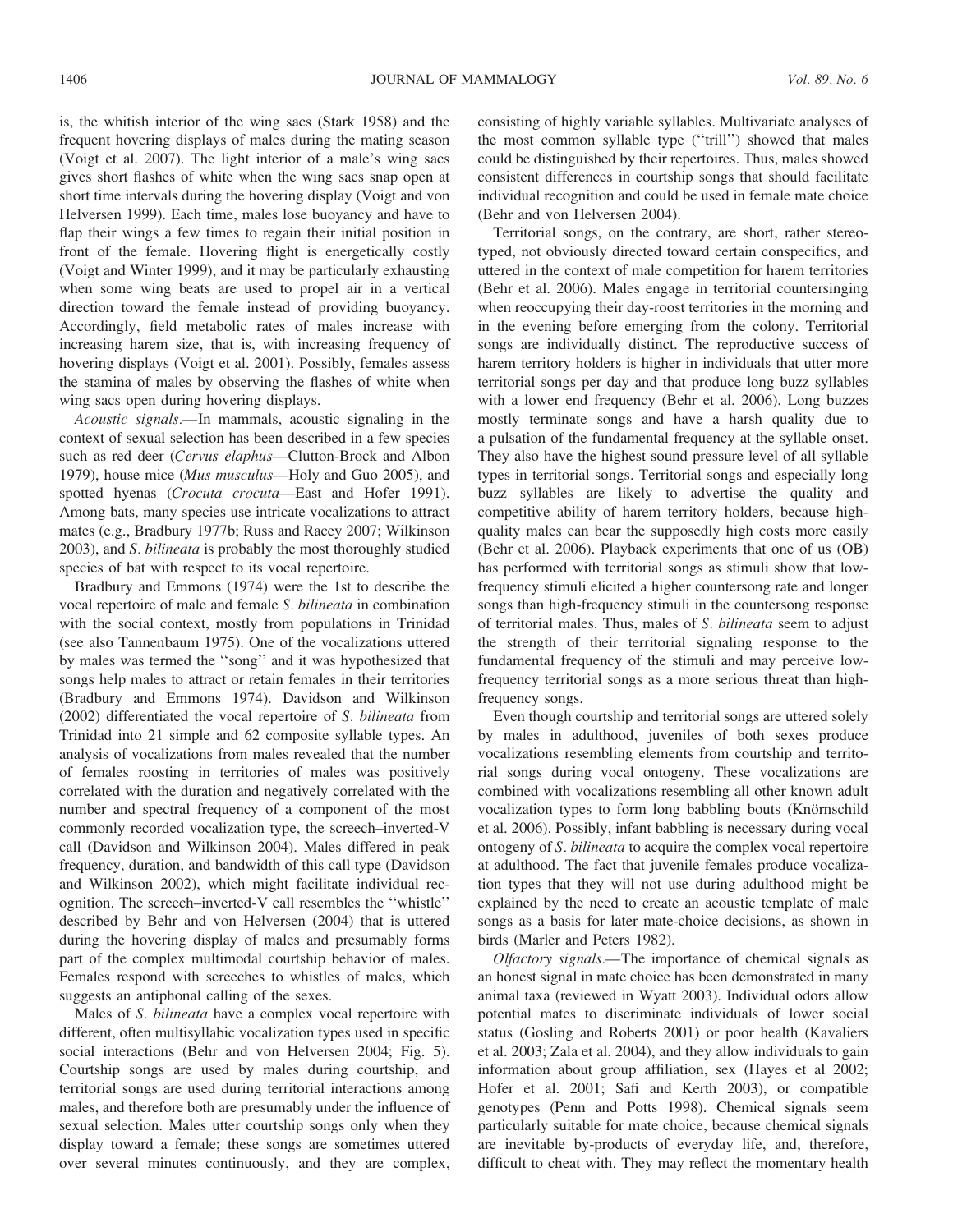

FIG. 5.—The most common vocalization types in the acoustic repertoire of adult and juvenile Saccopteryx bilineata. The sonogram plots frequency in kilo-Hertz as a function of time in seconds (1,024-point fast Fourier transform, Hamming window with 75% overlap). After a figure by Behr and von Helversen originally published in Behavioral Ecology and Sociobiology 56(2):106–115, June 2004. Reprinted with kind permission of Springer Science  $+$  Business Media.



FIG. 6.—Volatile compounds of wing sacs in adult a) female and b) male Saccopteryx bilineata, measured by gas chromatography. Abundance is indicated as the intensity of the detector signal, which is plotted against retention time of the compounds (min). Male-specific compounds are marked with arrows (modified from Caspers 2008).

status or parasite load of the carrier, or they may carry information about the immune system, such as the major histocompatibility complex (Penn and Potts 1998, 1999).

Males of S. bilineata use various chemical signals for social communication (Voigt et al. 2007; Voigt and von Helversen 1999). Males are best known for their antebrachial wing sacs, which contain an odoriferous liquid. Each day, males refill the content of these sacs during a time-consuming 2-stage process called perfume-blending. First, males clean their wing sacs with urine and then transfer secretions from various body regions, such as mouth and genital area, into the wing sacs (Voigt 2002; Voigt and von Helversen 1999). Males possibly control microbial growth in the wing sacs by cleaning them daily, thus preventing an uncontrolled degradation of their sequestered volatiles (Voigt et al. 2005a).

Wing sac odors of males consist mainly of terpenoids, aromatic compounds, and fatty acids, of which 9 are specific to males (Caspers et al. 2008; Fig. 6). Three of the 9 male-specific substances occur only in wing sacs of adult males and are therefore most likely influenced by hormonal changes during puberty (Caspers 2008). Apart from information about sexual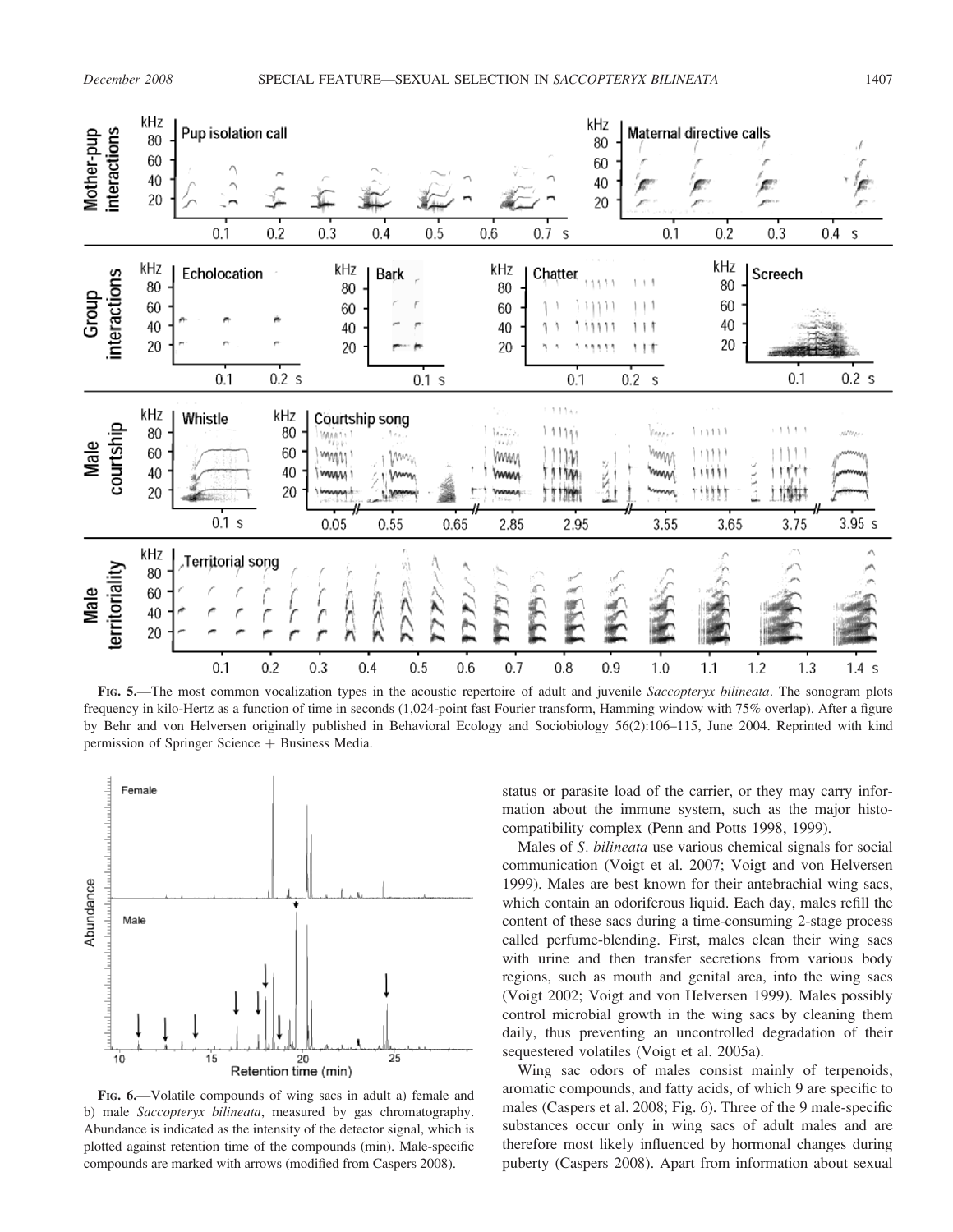maturity, wing sac odors encode information about species, sex, and individual identity as well as reproductive status (Caspers et al. 2008), all being important when females assess potential mates and, hence, all probably shaped by female choice to varying extents. In odor choice experiments, females preferred the odor of male conspecifics over that of males from the sister taxon S. leptura. In addition to interspecific communication, males of S. bilineata use chemicals in intraspecific communication, such as territorial scent-marking (Voigt and von Helversen 1999). Males of S. bilineata scent-mark the borders of their harem territory almost daily by pressing their submandibular region onto the substrate they are hanging on and by turning their head alternately left and right, each time releasing a droplet of secretion (Caspers 2008; Voigt and von Helversen 1999). Males scent-mark more often before and during the mating season than afterward (Caspers 2008). Scentmarking of male S. bilineata fits well with the assessment or scent-matching hypothesis, which states that males may provide competitors the possibility for an olfactory association between the scent-mark and the harem territory owner (Gosling 1982, 1990). Scent-matching also may be relevant during salting, a behavior in which harem territory owners fan the scent of their wing sacs toward a male in a neighboring harem territory (Caspers 2008).

Open questions.—This review describes the social organization and mating behavior involving sexually selected visual, acoustic, and olfactory cues in S. bilineata. Some important questions regarding sexually selected signals in S. bilineata are still unanswered. Most importantly, we lack information about the causal mechanisms underlying sexual selection in S. bilineata, because our current knowledge is based purely on correlational data. Despite the evidence for multiple characters correlating with reproductive success of males, we currently know nothing about their relative importance in female choice. Meanwhile, we have begun behavioral experiments involving acoustic and olfactory cues, which provide a promising approach for disentangling the causal factors for mate-choice decisions. Furthermore, it is unclear whether females choose their mating partner based on the quantity of certain odor compounds, that is, specific sexual pheromones, or whether they choose a chemical profile, or blend, that correlates with male traits such as the major histocompatibility complex (Mayer and Brunner 2007). Lastly, we do not know whether S. bilineata exhibits a typical mating system of a bat species in the tropics or, rather, whether this species is an exception. A comparative approach of closely and more distantly related species could help to reconstruct the evolution of the highly derived behavior of S. bilineata, and to understand underlying evolutionary mechanisms.

### **RESUMEN**

Como en otros mamíferos, Saccopteryx bilineata presenta un sistema de apareamiento poligínico, en el cual el macho defiende un grupo de hembras llamado harén. Las colonias están formadas por algunos grupos de harenes, y los machos solitarios perchan junto a éstos. Al contrario que en la mayoría de los mamı´feros, las hembras se dispersan de su colonia natal y los machos jóvenes permanecen en éstas. De este modo, las colonias constituyen patrilíneas las cuales promueven la competencia local entre machos. Las hembras entran en estro durante algunas semanas al final de la época de lluvia. El apareamiento suele ser iniciado por las hembras y es precedido por un intenso cortejo desplegado por los machos. Cuarenta por ciento de los machos de la colonia no son responsables de la paternidad de ninguna cría durante su permanencia en la colonia, mientras que algunos machos pueden ser padres de hasta 6 crías en un solo año. Los machos usan señales olfativas, visuales y acústicas para el cortejo, y delimitan el territorio con marcas olfativas, llamadas de baja frecuencia, y despliegues visuales. Los machos asociados a los harenes son padres de más crías que los machos solitarios, pero únicamente tienen la paternidad del 30% de las crías de su harén, mientras queel 70% de la paternidad es adjudicada a machos de otro harén o a machos solitarios. El éxito reproductivo de los machos se incrementó con la reducciónen tamaño, la asimetría fluctuante y la frecuencia básica de las llamadas territoriales. Además, las hembras que presentaban parentesco cercano con el macho del harén tendían a reproducirse con machos ajenos al harén. La selección sexual en S. bilineata está muy probablemente influenciada por la intensa competencia local causada por los escasos refugios y por la organización patrilineal de las colonias.

#### **ACKNOWLEDGMENTS**

We are most thankful to many helpers in the field and in the laboratory and to M. East for commenting on the manuscript. We thank the Costa Rican authorities, especially Sr. J. Guevara and the Organization for Tropical Studies, for allowing us to work at ''La Selva.'' We thank J. Ortega for putting together this special feature. The study complied with the current laws of Costa Rica. These studies by the authors followed the guidelines of the American Society of Mammalogists (Gannon et al. 2007) and were approved by the corresponding animal care and use committees. Financial support was granted by the Deutsche Forschungsgemeinschaft (DFG; Vo 890/3, Vo890/7, Vo890/11; MA1737/4, HE1180/11).

# LITERATURE CITED

- ANDERSON, S. S., AND M. A. FEDAK. 1985. Grey seal males: energetic and behavioural links between size and sexual success. Animal Behaviour 33:928–838.
- ANDERSSON, M. A. 1994. Sexual selection. Princeton University Press, Princeton, New Jersey.
- BARCLAY, R. M. R. 1983. Echolocation calls of emballonurid bats from Panama. Journal of Comparative Physiology, A. Sensory, Neural, and Behavioral Physiology 151:515–520.
- BEHR, O., AND O. VON HELVERSEN. 2004. Bat serenades—complex courtship songs of the sac-winged bat (Saccopteryx bilineata). Behavioral Ecology and Sociobiology 56:106–115.
- BEHR, O., O. VON HELVERSEN, G. HECKEL, M. NAGY, C. C. VOIGT, AND F. MAYER. 2006. Territorial songs indicate male quality in the sacwinged bat Saccopteryx bilineata (Chiroptera, Emballonuridae). Behavioral Ecology 17:810–817.
- BRADBURY, J. W. 1977a. Social organization and communication. Pp. 1–72 in Biology of bats (W. A. Wimsatt, ed.). Vol. III. Academic Press, London, United Kingdom.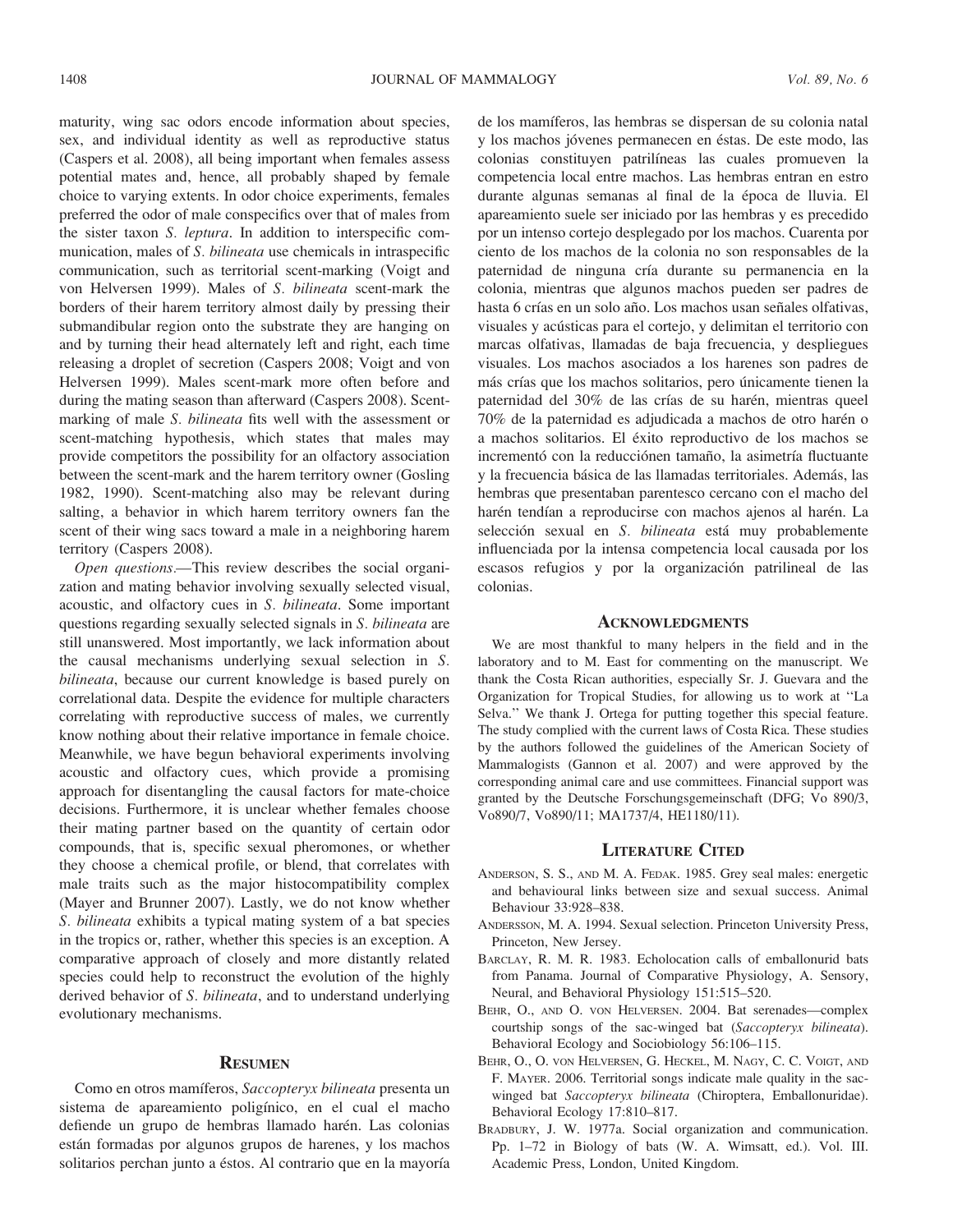- BRADBURY, J. W. 1977b. Lek mating behavior in the hammer-headed bat. Zeitschrift für Tierpsychologie 45:225–255.
- BRADBURY, J. W., AND L. EMMONS. 1974. Social organization of some Trinidad bats. I: Emballonuridae. Zeitschrift für Tierpsychologie 36:137–183.
- BRADBURY, J. W., AND S. L. VEHRENCAMP. 1976. Social organization and foraging in emballonurid bats. I: field studies. Behavioral Ecology and Sociobiology 1:337–381.
- BRADBURY, J. W., AND S. L. VEHRENCAMP. 1977. Social organization and foraging in emballonurid bats. III: mating systems. Behavioral Ecology and Sociobiology 2:1–17.
- CASPERS, B. 2008. Olfactory communication in the greater sac-winged bat, Saccopteryx bilineata. Ph.D. dissertation, Humboldt University, Berlin, Germany.
- CASPERS, B., S. FRANKE, AND C. C. VOIGT. 2008. The wing sac odour of male greater sac-winged bats Saccopteryx bilineata (Emballonuridae) as a composite trait: seasonal and individual differences. Pp. 151–160 in Chemical signals in vertebrates XI (J. Hurst, R. J. Beynon, S. C. Roberts, and T. D. Wyatt, eds.). Springer-Verlag, Berlin, Germany.
- CLUTTON-BROCK, T. H. 1982. The functions of antlers. Behaviour 79:108–125
- CLUTTON-BROCK, T. H. 1989a. Review lecture: mammalian mating systems. Proceedings of the Royal Society of London, B. Biological Sciences 236:339–372.
- CLUTTON-BROCK, T. H. 1989b. Female transfer and inbreeding avoidance in social mammals. Nature 337:70–72.
- CLUTTON-BROCK, T. H. 1991. The evolution of parental care. Princeton University Press, Princeton, New Jersey.
- CLUTTON-BROCK, T. H., AND S. D. ALBON. 1979. The roaring of red deer and the evolution of honest advertisement. Behaviour 69:145–170.
- CLUTTON-BROCK, T. H., S. D. ALBON, AND P. H. HARVEY. 1980. Antlers, body size and breeding group size in the Cervidae. Nature 285:565–567.
- CLUTTON-BROCK, T. H., AND P. H. HARVEY. 1978. Mammals, resources and reproductive strategies. Nature 273:191–195.
- CLUTTON-BROCK, T. H., AND K. ISVARAN. 2006. Paternity loss in contrasting mammalian societies. Biology Letters 2:513–516.
- CLUTTON-BROCK, T. H., AND G. A. PARKER. 1992. Potential reproductive rates and the operation of sexual selection. Quarterly Review of Biology 67:437–456.
- DAVIDSON, S. M., AND G. S. WILKINSON. 2002. Geographic and individual variation in vocalizations by male Saccopteryx bilineata (Chiroptera: Emballonuridae). Journal of Mammalogy 83:526–535.
- DAVIDSON, S. M., AND G. S. WILKINSON. 2004. Function of male song in the greater white-lined bat, Saccopteryx bilineata. Animal Behaviour 67:883–891.
- DECHMANN, D. K. N., E. K. V. KALKO, AND G. KERTH. 2007. Alloffspring dispersal in a tropical mammal with resource defence polygyny. Behavioral Ecology and Sociobiology 61:1219–1228.
- EAST, M. L., AND H. HOFER. 1991. Loud-calling in a female-dominated society: II. Behavioural contexts and functions of whooping of spotted hyaenas, Crocuta crocuta. Animal Behaviour 42:651-669.
- GANNON, W. L., R. S. SIKES, AND THE ANIMAL CARE AND USE COMMITTEE OF THE AMERICAN SOCIETY OF MAMMALOGISTS. 2007. Guidelines of the American Society of Mammalogists for the use of wild mammals in research. Journal of Mammalogy 88:809–823.
- GOSLING, L. M. 1982. A reassessment of the function of scent marking in territories. Zeitschrift für Tierpsychologie 60:89-118.
- GOSLING, L. M. 1990. Scent marking by resource holders: alternative mechanisms for advertising the costs of competition. Pp. 315–328 in Chemical signals in vertebrates V (D. W. Macdonald, D.

Mueller-Schwarze, and S. E. Natynczuk, eds.). Oxford University Press, Oxford, United Kingdom.

- GOSLING, L. M., AND S. C. ROBERTS. 2001. Scent-marking by male mammals: cheat-proof signals to competitors and mates. Advances in the Study of Behavior 30:169–217.
- GREENWOOD, P. J. 1980. Mating systems philopatry and dispersal in birds and mammals. Animal Behaviour 28:1140–1162.
- HAYES, R. A., B. J. RICHARDSON, S. C. CLAUS, AND S. G. WYLLIE. 2002. Semiochemicals and social signalling in the wild European rabbit in Australia: II. Variations in chemical composition of chin gland secretion across sampling sites. Journal of Chemical Ecology 28:2613–2625.
- HECKEL, G., C. C. VOIGT, F. MAYER, AND O. VON HELVERSEN. 1999. Extra-harem paternity in the white-lined bat Saccopteryx bilineata. Behaviour 136:1173–1185.
- HECKEL, G., AND O. VON HELVERSEN. 2002. Male tactics and reproductive success in the harem polygynous bat Saccopteryx bilineata. Behavioral Ecology 12:219–227.
- HECKEL, G., AND O. VON HELVERSEN. 2003. Genetic mating system and the significance of harem associations in the bat Saccopteryx bilineata. Molecular Ecology 12:219-227.
- HOFER, H., M. EAST, I. SÄMMANG, AND M. DEHNHARD. 2001. Analysis of volatile compounds in scent-marks of spotted hyenas (Crocuta crocuta) and their possible function in olfactory communication. Pp. 141–148 in Chemical signals in vertebrates IX (A. Marchlewska-Koj, J. J. Lepri, and D. Müller-Schwarze). Kluwer Academic/Plenum Publishers, New York.
- HOFFMANN, F. F., J. HEJDUK, B. CASPERS, B. M. SIEMERS, AND C. C. VOIGT. 2007. In bat mating systems auditory constraints prevent efficient female surveillance by eavesdropping male bats. Canadian Journal of Zoology 85:863–872.
- HOLY, T. E., AND Z. GUO. 2005. Ultrasonic songs of male mice. PLoS Biology 3:2177–2186.
- JUNG, K., E. K. V. KALKO, AND O. VON HELVERSEN. 2007. Echolocation calls in Central American emballonurid bats: signal design and call frequency alternation. Journal of Zoology (London) 272:125–137.
- KAVALIERS, M., D. D. COLWELL, W. J. BRAUN, AND E. CHOLERIS. 2003. Brief exposure to the odour of a parasitized male alters the subsequent mate odour responses of female mice. Animal Behaviour 65:59–68.
- KNÖRNSCHILD, M., O. BEHR, AND O. VON HELVERSEN. 2006. Babbling behavior in the sac-winged bat (Saccopteryx bilineata). Naturwissenschaften 93:451–454.
- KUNZ, T. H., AND W. HOOD. 2000. Parental care and postnatal growth in the Chiroptera. Pp. 415–468 in Reproductive biology of bats (G. Crichton and P. H. Krutzsch, eds.). Academic Press, New York.
- LAWSON HANDLEY, J. L., AND N. PERRIN. 2007. Advances in our understanding of mammalian sex-biased dispersal. Molecular Ecology 16:1559–1578.
- LIM, B. H, M. D. ENGSTROM, J. W. BICKHAM, AND J. C. PATTON. 2008. Molecular phylogeny of New World sheath-tailed bats (Emballonuridae: Diclidurini) based on loci from the four genetic transmission systems in mammals. Biological Journal of the Linnean Society 93:189–209.
- MARLER, P., AND S. PETERS. 1982. Subsong and plastic song: their role in the vocal learning process. Pp. 25–50 in Acoustic communication in birds (D. E. Kroodsma, E. H. Miller, and O. Ouellet Henri, eds.). Academic Press, New York.
- MAYER, F., AND A. BRUNNER. 2007. Non-neutral evolution of the major histocompatibility complex class II gene DRB1 in the sacwinged bat Saccopteryx bilineata. Heredity 99:257–264.